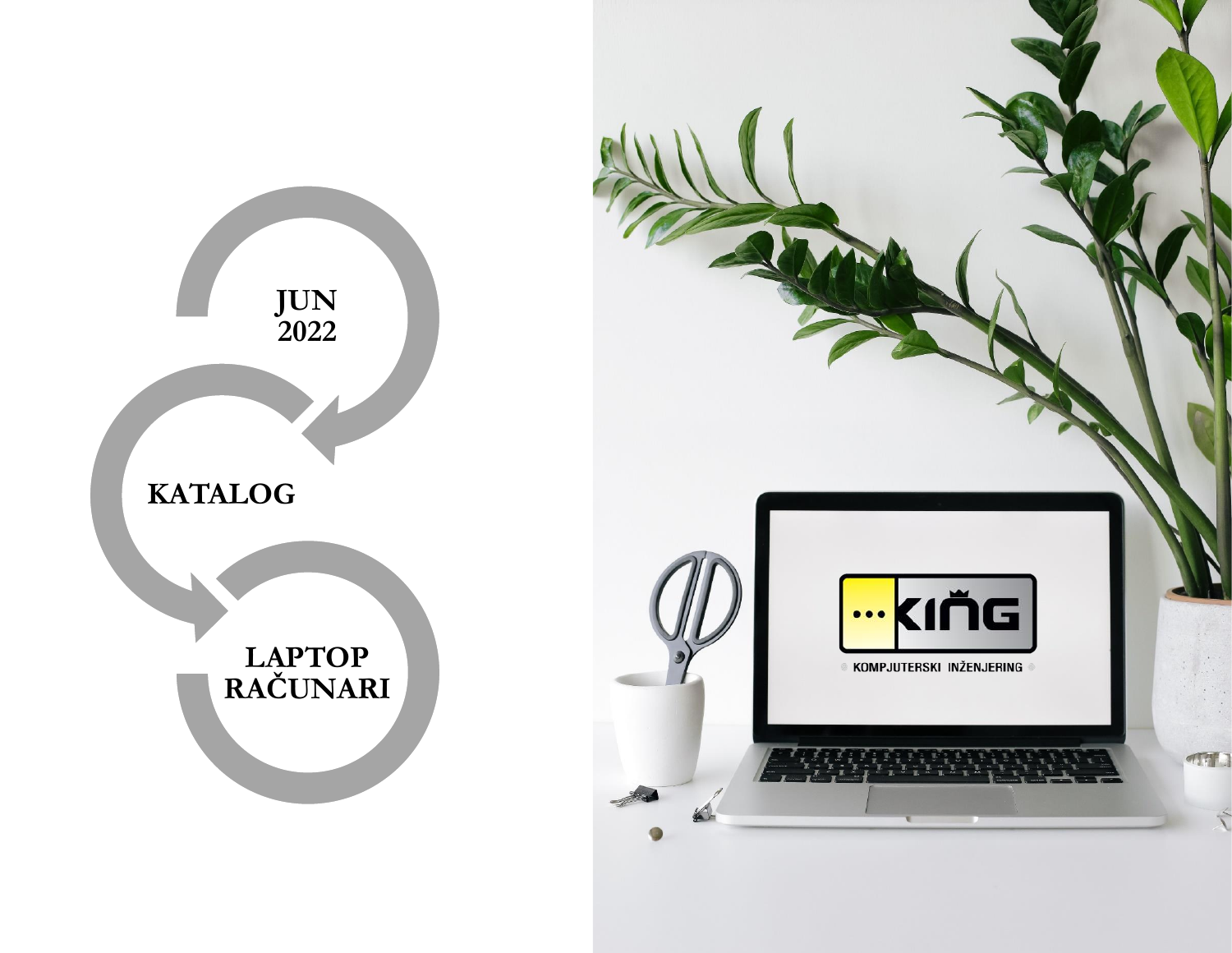|            | Notebook Asus E210MA-GJ208TS                                                |                                                                                                                          |
|------------|-----------------------------------------------------------------------------|--------------------------------------------------------------------------------------------------------------------------|
| CPU:       | Intel Celeron N4020 1,10GHz-2,80Ghz, Core 2                                 |                                                                                                                          |
| Display:   | 11,6" HD 1366x768 AntiGlare                                                 |                                                                                                                          |
| VGA:       | Intel UHD Graphics 600                                                      |                                                                                                                          |
| RAM:       | 4 GB DDR4                                                                   |                                                                                                                          |
| Storage:   | $128GB + m.2$ slot                                                          |                                                                                                                          |
| Ostalo:    | WiFi, HDMI x1, USB 2.0x1, USB Type-C x1, USB 3.2 x1                         |                                                                                                                          |
| OS:        | Windows $10 +$ Office 365 (12 mjeseci)                                      |                                                                                                                          |
| Garancija: | 24 mjeseca                                                                  | 后后                                                                                                                       |
|            | <b>CIJENA: 777,00 KM</b>                                                    | $5 - 7 - 7 - 7 - 7$<br>$\frac{1}{2}$ $\frac{1}{2}$ $\frac{1}{2}$ $\frac{1}{2}$ $\frac{1}{2}$ $\frac{1}{2}$ $\frac{1}{2}$ |
|            | Napomena: PDV uračunat, za avansno/gotovinsko plaćanje popust od $5 - 10\%$ |                                                                                                                          |

# **Notebook Acer A315-34-C033 (NX.HE3EX.036)**



| CPU:                     | Intel Celeron N4000 (1.10 GHz, 2 cores)      |
|--------------------------|----------------------------------------------|
| Display:                 | 15.6" HD (1920 x 1080) ComfyView             |
| VGA:                     | Intel UHD Graphics 600                       |
| RAM:                     | 4 GB DDR4                                    |
| Storage:                 | 256 GB SSD                                   |
| <b>WLAN/LAN:</b>         | WiFi, LAN, USB 2.0x2, USB 3.1x1, HDMI, RJ-45 |
| OS:                      | FreeDos                                      |
| Garancija:               | 12 mjeseci                                   |
| <b>CIJENA: 888,00 KM</b> |                                              |
|                          |                                              |

Napomena: PDV uračunat, za avansno/gotovinsko plaćanje popust od 5 – 10%



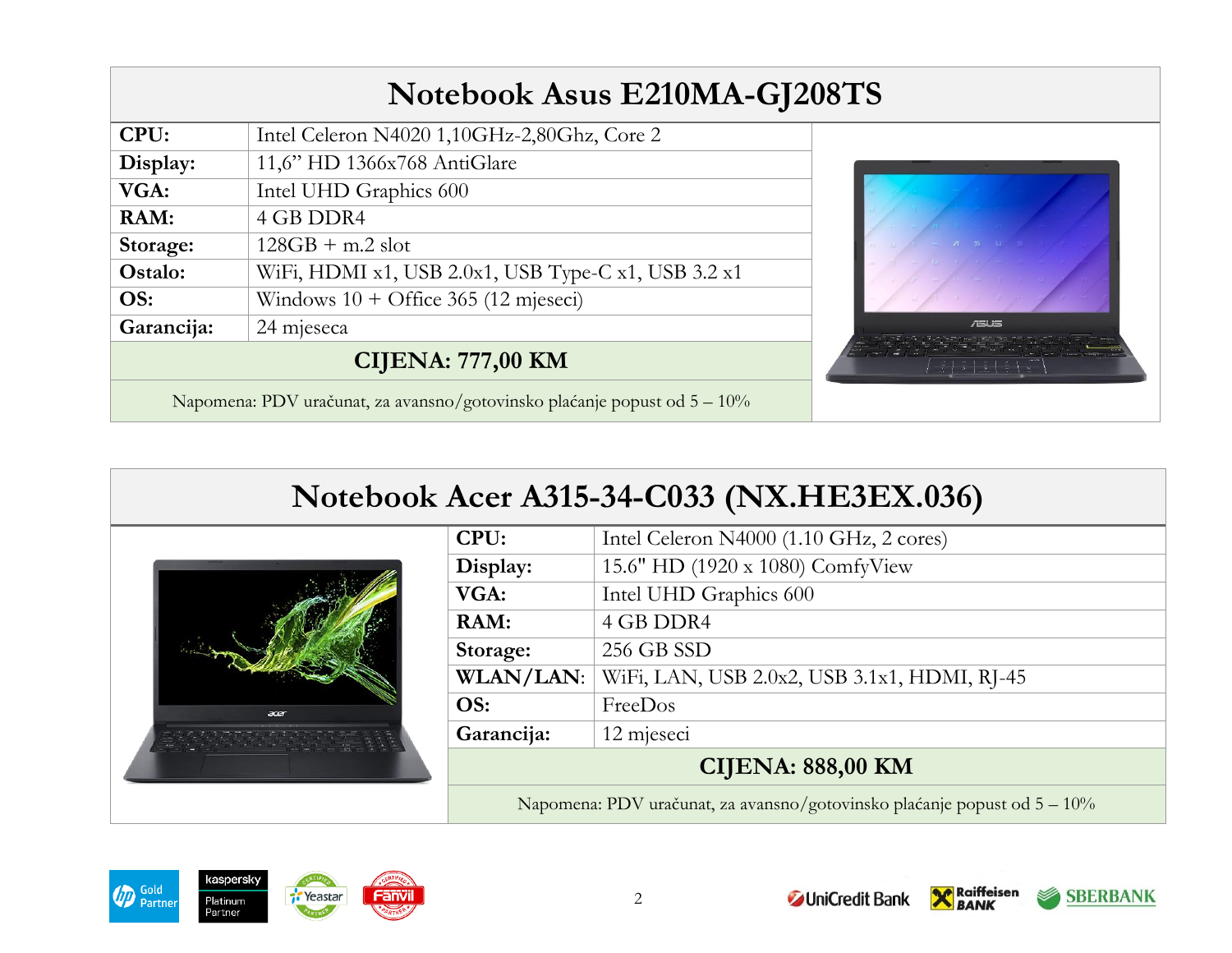| Notebook HP 250 G7 (1F3H2EA) |                                                                          |  |
|------------------------------|--------------------------------------------------------------------------|--|
| CPU:                         | Intel Celeron N4000 (1.10 GHz, 2 cores)                                  |  |
| Display:                     | 15.6" HD (1920 x 1080) ComfyView                                         |  |
| VGA:                         | Intel UHD Graphics 600                                                   |  |
| RAM:                         | 4 GB DDR4                                                                |  |
| Storage:                     | 256 GB SSD                                                               |  |
| Ostalo:                      | WiFi, LAN, USB 2.0x2, USB 3.1x1, HDMI, RJ-45                             |  |
| OS:                          | FreeDos                                                                  |  |
| Garancija:                   | 12 mjeseci                                                               |  |
|                              | <b>CIJENA: 933,00 KM</b>                                                 |  |
|                              | Napomena: PDV uračunat, za avansno/gotovinsko plaćanje popust od 5 - 10% |  |

| Notebook Asus X515MA-BR062T |            |                                                                          |
|-----------------------------|------------|--------------------------------------------------------------------------|
|                             | CPU:       | Intel Celeron N4020 (1.1 - 3.4 GHz, 2 cores)                             |
| $r = 15$<br>$A = 1.5$       | Display:   | 15.6" HD 1366x768, Anti Glare                                            |
|                             | VGA:       | Intel UHD Graphics 600                                                   |
|                             | RAM:       | 4 GB DDR4 SO-DIMM                                                        |
|                             | Storage:   | 256 GB M.2 NVMe PCIe 3.0 SSD                                             |
|                             | Ostalo:    | WiFi, Bluetooth, USB 3.1x2, USB 2.0x2, HDMI, Card reader                 |
|                             | OS:        | FreeDOS                                                                  |
|                             | Garancija: | 24 mjeseca                                                               |
|                             |            | <b>CIJENA: 999,00 KM</b>                                                 |
|                             |            | Napomena: PDV uračunat, za avansno/gotovinsko plaćanje popust od 5 – 10% |



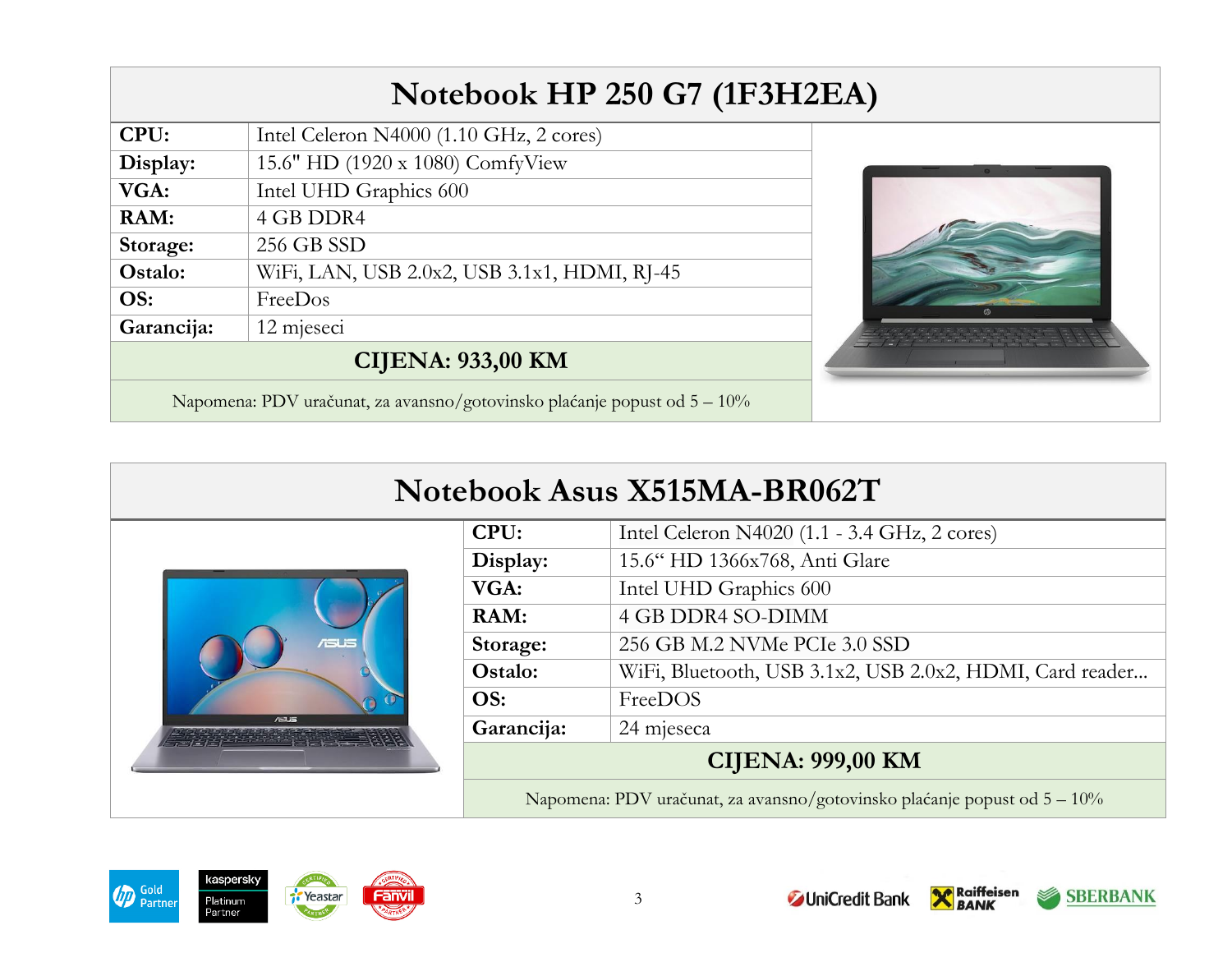## **Notebook HP 250 G7 (197P4EA)**

| Display:                                                                    | Intel Core i3 1005G1 (3.4GHz, 2 cores, 4MB)<br>15.6" FHD 1920x1080 Pix, Anti Galre |
|-----------------------------------------------------------------------------|------------------------------------------------------------------------------------|
| VGA:                                                                        | Intel UHD Graphics                                                                 |
| RAM:                                                                        | 8 GB DDR4-2666 MHz                                                                 |
| Storage:                                                                    | 256 GB SSD m.2                                                                     |
| Ostalo:                                                                     | WiFi, Bluetooth, HDMI, USB 3.1, USB 2.0, Card Reader                               |
| OS:                                                                         | FreeDOS                                                                            |
| Garancija:                                                                  | 12 mjeseci                                                                         |
| <b>CIJENA: 1044,00 KM</b>                                                   |                                                                                    |
| Napomena: PDV uračunat, za avansno/gotovinsko plaćanje popust od $5 - 10\%$ |                                                                                    |



4



|                  | <b>CIJENA: 1044,00 KM</b>                            |
|------------------|------------------------------------------------------|
| Garancija:       | 12 mjeseci                                           |
| OS:              | FreeDOS                                              |
| <b>WLAN/LAN:</b> | WiFi, Bluetooth., USB 2.0 x2, USB 3.1 x1, HDMI, RJ45 |
| Storage:         | 256GB SSD                                            |
| RAM:             | 8 GB DDR4                                            |
| VGA:             | Intel UHD Integrated Graphics                        |
| Display:         | 15.6" FHD 1920x1080 Pix, Anti Galre                  |
| CPU:             | Intel Core i3 1005G1 (3.4GHz, 2 cores, 4MB)          |



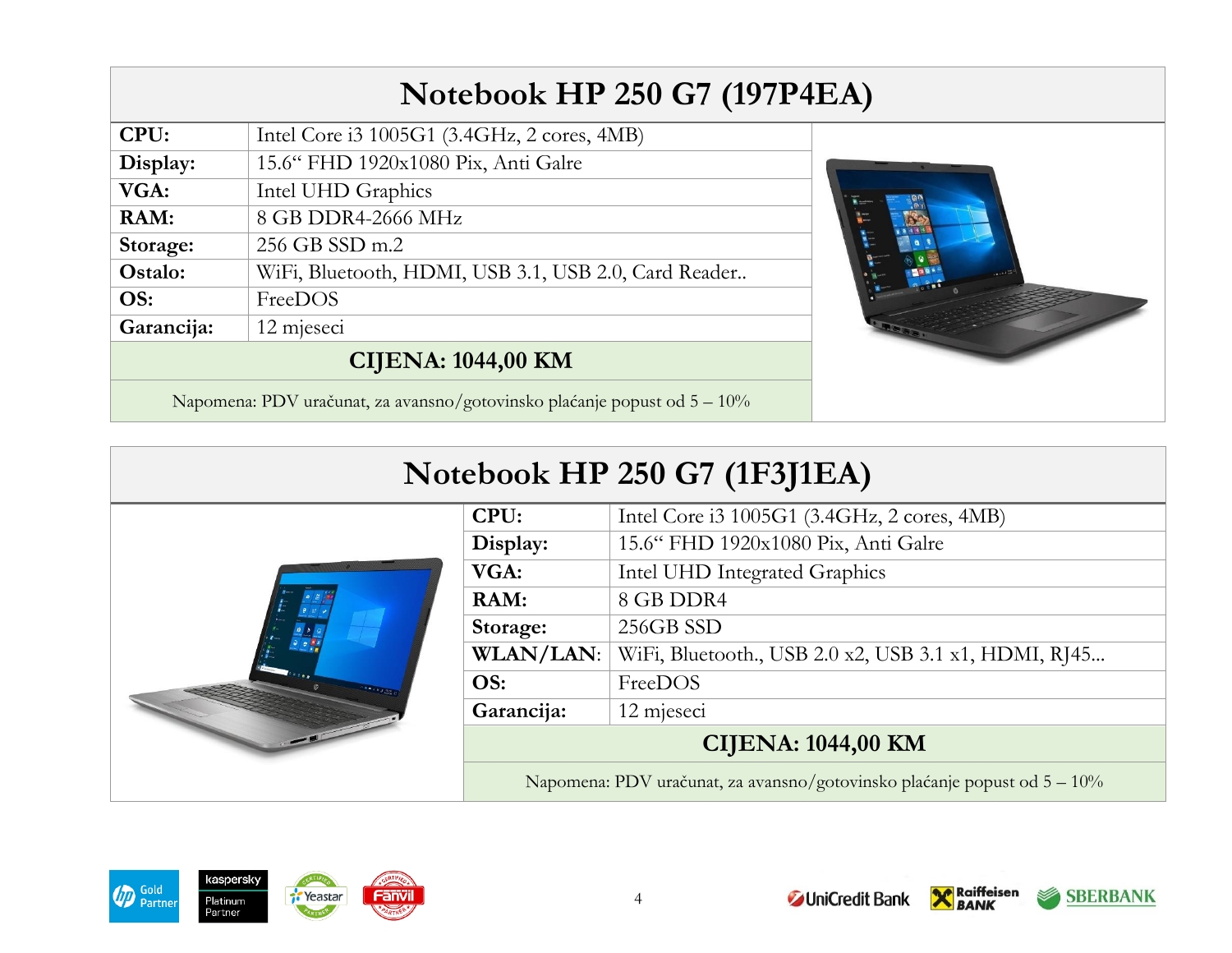|            | Notebook HP 250 G8 i3 (2W8Z5EA)                                             |  |
|------------|-----------------------------------------------------------------------------|--|
| CPU:       | Intel Core i3 1005G1 (3.4GHz, 2 cores, 4MB)                                 |  |
| Display:   | 15.6" FHD 1920x1080 Pix, Anti Glare                                         |  |
| VGA:       | Intel UHD Graphics                                                          |  |
| RAM:       | 8 GB DDR4-2666 MHz                                                          |  |
| Storage:   | 256 GB SSD m.2                                                              |  |
| Ostalo:    | WiFi, Bluetooth, HDMI, USB 3.1, USB 2.0, Card Reader                        |  |
| OS:        | FreeDOS                                                                     |  |
| Garancija: | 12 mjeseci                                                                  |  |
|            | <b>CIJENA: 1049,00 KM</b>                                                   |  |
|            | Napomena: PDV uračunat, za avansno/gotovinsko plaćanje popust od $5 - 10\%$ |  |

| Notebook Toshiba Satellite Pro (A1PYS35E112G)                                                     |            |                                                                             |
|---------------------------------------------------------------------------------------------------|------------|-----------------------------------------------------------------------------|
|                                                                                                   | CPU:       | Intel Core i5-1035G1 (1000-3600MHz 4/8 Cache 6144                           |
|                                                                                                   | Display:   | 15.6" $1920 \times 1080$ px                                                 |
|                                                                                                   | VGA:       | Intel UHD Graphics                                                          |
|                                                                                                   | RAM:       | 8GB DDR4X                                                                   |
|                                                                                                   | Storage:   | 256GB PCIe SSD                                                              |
|                                                                                                   | Ostalo:    | WiFi Bluetooth 5.0, HDMI, USB 3.0 Gen1TipA x2, USB 3.2                      |
|                                                                                                   |            | Gen1TipC x1, USB Type C                                                     |
|                                                                                                   | OS:        | FreeDOS                                                                     |
|                                                                                                   | Garancija: | 24 mjeseci                                                                  |
|                                                                                                   |            | <b>CIJENA: 1199,00 KM</b>                                                   |
|                                                                                                   |            | Napomena: PDV uračunat, za avansno/gotovinsko plaćanje popust od 5 – 10%    |
| kaspersky<br><b>D</b> Gold<br>Partner<br>Fanvil<br><b><i>T</i></b> Yeastar<br>Platinum<br>Partner |            | <b>Raiffeisen</b><br><b>SBERBANK</b><br><b><i>C</i></b> UniCredit Bank<br>5 |

,我们也不能在这里的时候,我们也不能在这里的时候,我们也不能会在这里的时候,我们也不能会在这里的时候,我们也不能会在这里的时候,我们也不能会在这里的时候,我们也不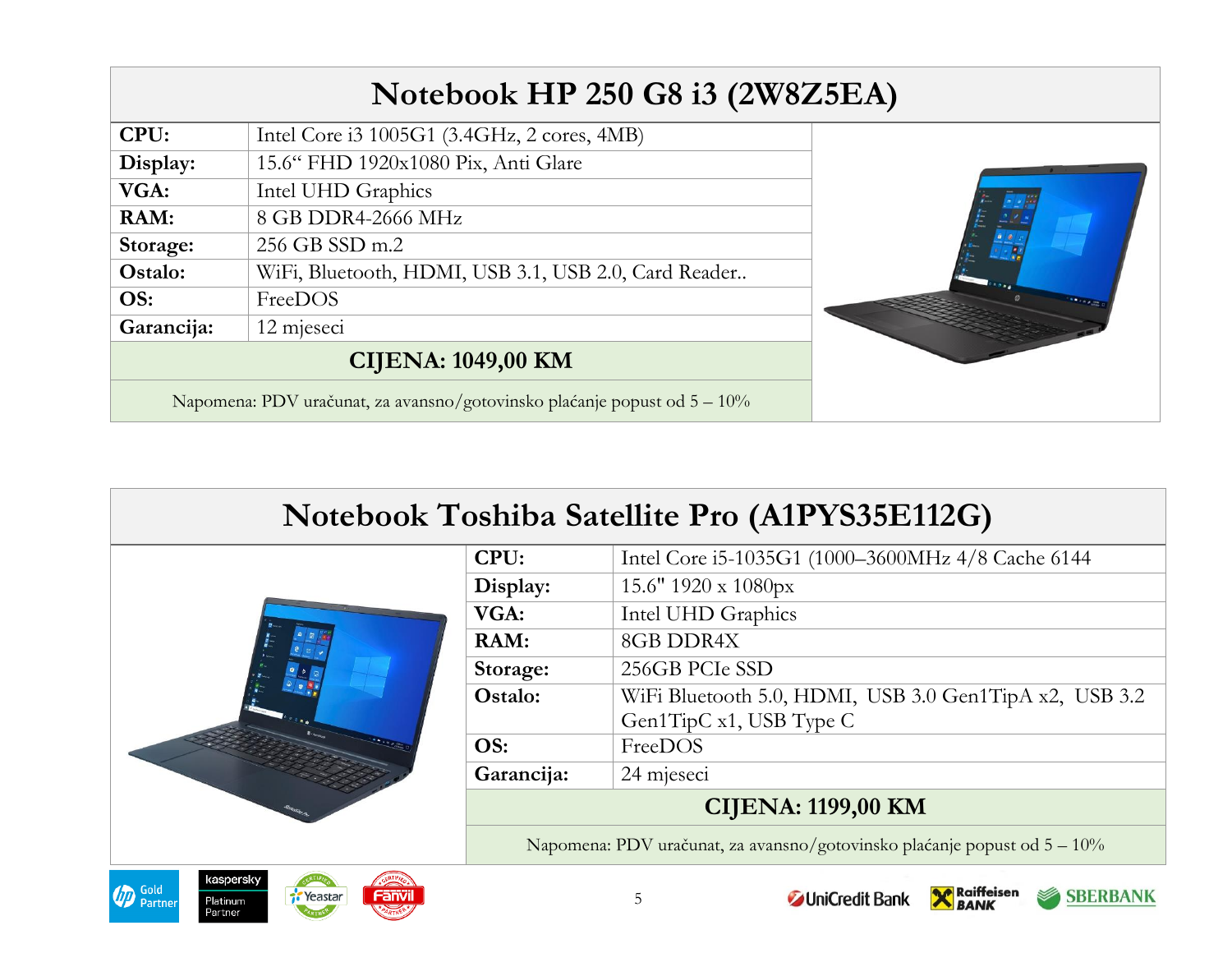|                                                                             | Notebook Acer SF114-34 P034 i P8LG (Rose & Gold)                                  |      |
|-----------------------------------------------------------------------------|-----------------------------------------------------------------------------------|------|
| CPU:                                                                        | Intel Pentium Silver N6000 (1.10 GHz, 4cores)                                     |      |
| Display:                                                                    | 14" Full HD 1920x1080, ComfyView IPS tehnologija                                  |      |
| VGA:                                                                        | Intel UHD Graphics                                                                |      |
| RAM:                                                                        | <b>8GB LPDDR4X</b>                                                                |      |
| Storage:                                                                    | 256GB PCIe SSD                                                                    |      |
| Ostalo:                                                                     | WiFi Bluetooth 5.0, HDMI, USB 3.2 Gen1TipA x2, USB 3.2<br>Gen1TipC x1, USB Type C |      |
| OS:                                                                         | FreeDOS                                                                           | acer |
| Garancija:                                                                  | 12 mjeseci                                                                        |      |
| <b>CIJENA: 1199,00 KM</b>                                                   |                                                                                   |      |
| Napomena: PDV uračunat, za avansno/gotovinsko plaćanje popust od $5 - 10\%$ |                                                                                   |      |

| Notebook HP 255 G8 (3V5F3EA) |  |
|------------------------------|--|
|                              |  |



| CPU:                                                                        | AMD Ryzen 3 5300U (2.6-3.8 GHz Turbo, 4cores, 4MB)        |
|-----------------------------------------------------------------------------|-----------------------------------------------------------|
| Display:                                                                    | 15.6" FHD 1920x1080, Anti Galre                           |
| VGA:                                                                        | Intel UHD Graphics                                        |
| RAM:                                                                        | 8GB DDR4 3200                                             |
| Storage:                                                                    | 256GB PCIe SSD                                            |
| Ostalo:                                                                     | WiFi, Bluetooth, HDMI, USB 3.1x2, USB Type C, Card Reader |
| OS:                                                                         | FreeDOS                                                   |
| Garancija:                                                                  | 12 mjeseci                                                |
| <b>CIJENA: 1199,00 KM</b>                                                   |                                                           |
| Napomena: PDV uračunat, za avansno/gotovinsko plaćanje popust od $5 - 10\%$ |                                                           |



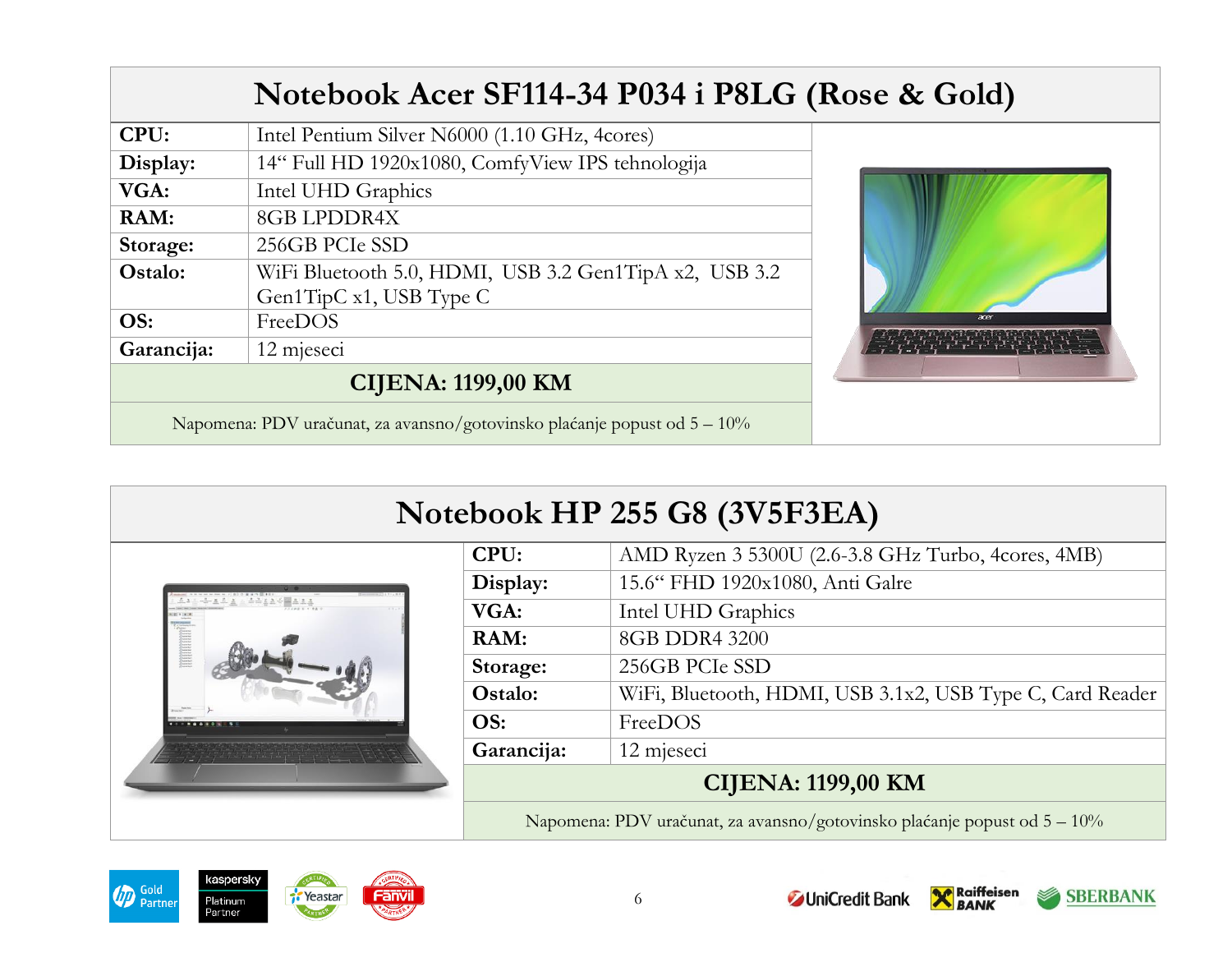# **Notebook HP 250 G8 (2X7V6EA)**

| CPU:                      | Intel Core i3-1005G1 (1.20 - 3.40GHz, 4MB)          |
|---------------------------|-----------------------------------------------------|
| Display:                  | 15.6" LED Full HD 1920 x 1080, AntiGlare            |
| VGA:                      | Intel® UHD Graphics                                 |
| RAM:                      | 8 GB DDR4-2666 MHz                                  |
| Storage:                  | 512 GB PCIe® NVMe <sup>TM</sup>                     |
| <b>WLAN/LAN:</b>          | WiFi, Bluetooth, USB 2.0 x2, USB 3.1 x1, HDMI, RJ45 |
| OS:                       | FreeDOS                                             |
| Garancija:                | 12 mjeseci                                          |
| <b>CIJENA: 1299,00 KM</b> |                                                     |
|                           |                                                     |



Napomena: PDV uračunat, za avansno/gotovinsko plaćanje popust od 5 – 10%

#### **Notebook DELL Vostro 3510**



| CPU:                      | Intel Core i3-1115G4                          |
|---------------------------|-----------------------------------------------|
| Display:                  | 15.6" FHD (1920×1080)                         |
| VGA:                      | Intel Iris Xe Graphics                        |
| RAM:                      | 8GB DDR4                                      |
| Storage:                  | 256GB NVMe SSD                                |
| Ostalo:                   | WiFi, Bluetooth, USB 3.2x1, USB 2.0x1, HDMIx1 |
| OS:                       | FreeDOS                                       |
| Garancija:                | 36 mjeseci                                    |
| <b>CIJENA: 1333,00 KM</b> |                                               |

Napomena: PDV uračunat, za avansno/gotovinsko plaćanje popust od 5 – 10%





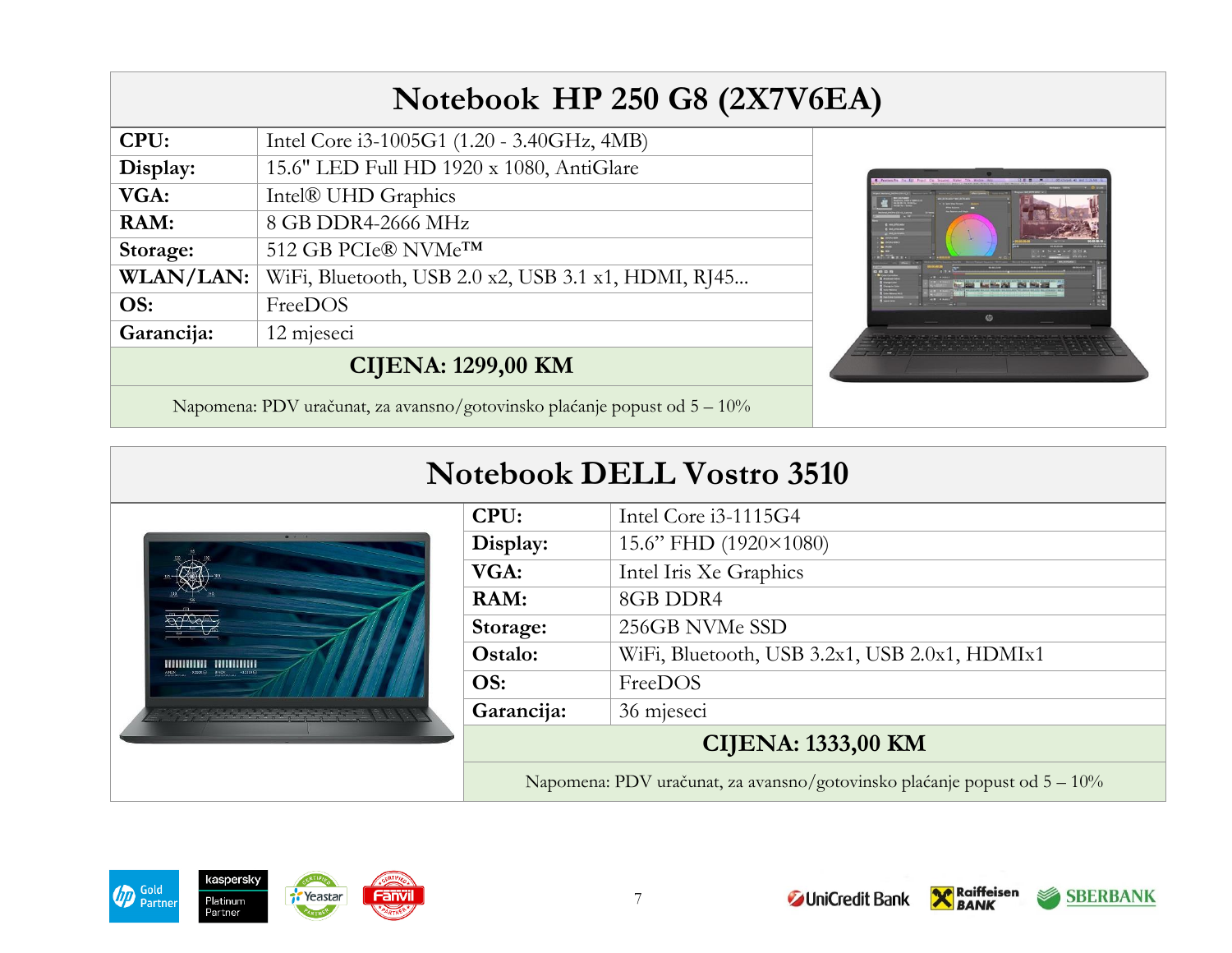| Notebook HP 250 G8 (2X7X9EA)                                                |                                                      |           |
|-----------------------------------------------------------------------------|------------------------------------------------------|-----------|
| CPU:                                                                        | Intel Core i3-1005G1 (2.1-3.4GHz Turbo 2 cores, 4MB) |           |
| Display:                                                                    | 15.6" FHD (1920×1080)                                |           |
| VGA:                                                                        | Nvidia MX130 2GB                                     | <b>OD</b> |
| RAM:                                                                        | 8GB DDR4 2666                                        |           |
| Storage:                                                                    | 512GB PCIe NVMe SSD                                  |           |
| WLAN/LAN:                                                                   | WiFi, Bluetooth, USB 3.1x1, USB 2.0x1, HDMIx1        |           |
| OS:                                                                         | FreeDOS                                              |           |
| Garancija:                                                                  | 12 mjeseci                                           |           |
| <b>CIJENA: 1349,00 KM</b>                                                   |                                                      |           |
| Napomena: PDV uračunat, za avansno/gotovinsko plaćanje popust od $5 - 10\%$ |                                                      |           |





| CPU:                                                                     | Intel Core i5-10210U (1.6/4.2GHz Turbo, 4cores, 6MB)  |  |
|--------------------------------------------------------------------------|-------------------------------------------------------|--|
| Display:                                                                 | 15.6" FHD Anti Glare slim (1920X1080)                 |  |
| VGA:                                                                     | Intel UHD                                             |  |
| RAM:                                                                     | 8GB DDR4 2666                                         |  |
| Storage:                                                                 | 512GB PCIe m.2 SSD                                    |  |
| Ostalo:                                                                  | WiFi, Bluetooth, HDMI, USB 3.1x2, USB Type C, USB 2.0 |  |
| OS:                                                                      | FreeDOS                                               |  |
| Garancija:                                                               | 12 Mjeseci                                            |  |
| <b>CIJENA: 1499,00 KM</b>                                                |                                                       |  |
| Napomena: PDV uračunat, za avansno/gotovinsko plaćanje popust od 5 – 10% |                                                       |  |



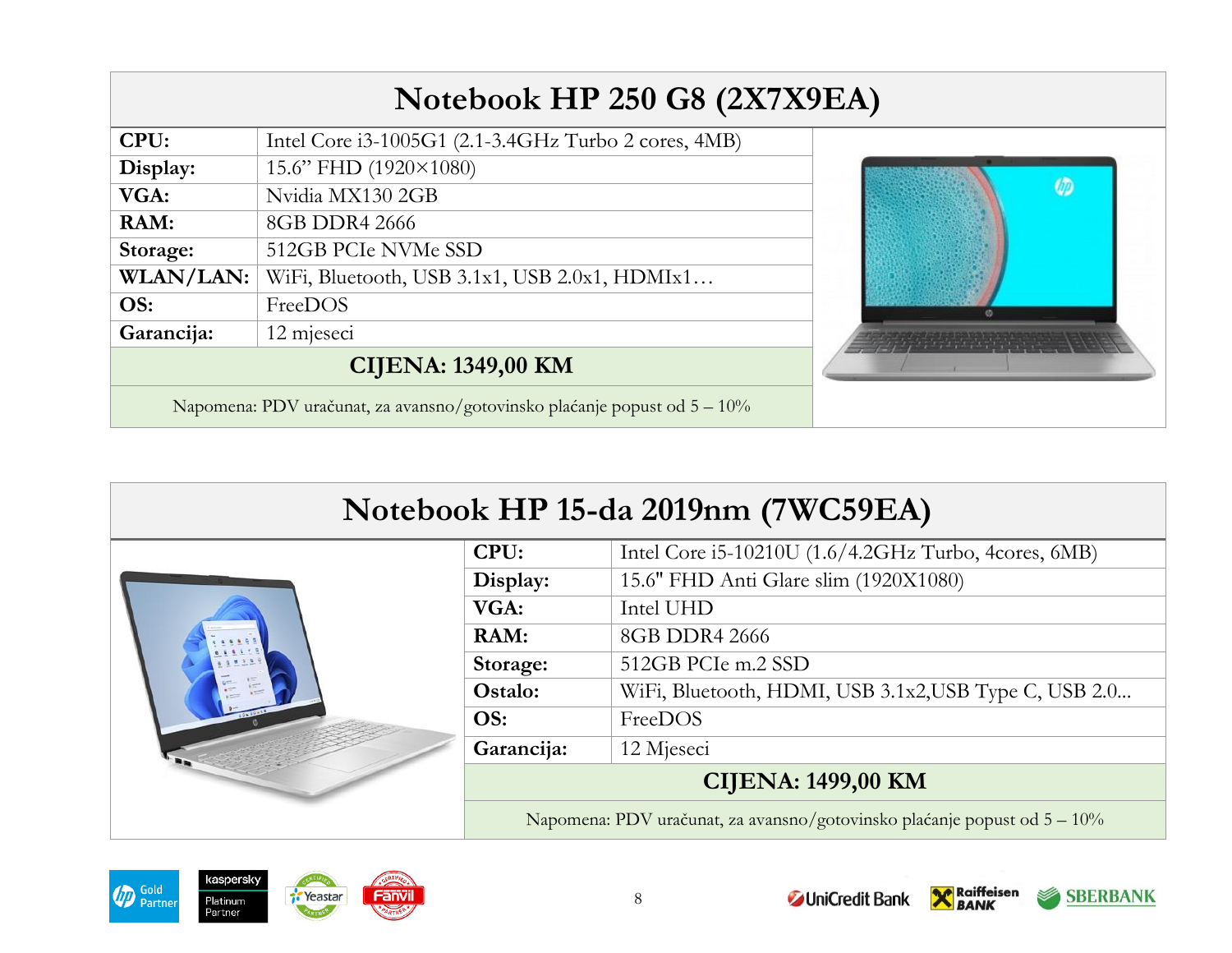| <b>Notebook ASUS Vivobook 15 Oled (M49010)</b>                              |                                                |                    |
|-----------------------------------------------------------------------------|------------------------------------------------|--------------------|
| CPU:                                                                        | Intel Core i51135G7 (4C, 8T, 8M 2,4GHz 4,2GHz  |                    |
| Display:                                                                    | 15.6" FHD OLED GL PANTONE                      |                    |
| VGA:                                                                        | Intel GMA HD                                   |                    |
| RAM:                                                                        | 8GB on board+1 free slot                       |                    |
| Storage:                                                                    | 512 GB M.2 NVMe PCIe+1free2.5" slot            | ASUS VivoBook (OP) |
| WLAN/LAN:                                                                   | WiFi, Bluetooth, HDMIx1, USB Type Cx1, USB 2.0 |                    |
| OS:                                                                         | Windows 11 Home 64 bit                         | 20 Vindoo          |
| Garancija:                                                                  | 24 Mjeseca                                     |                    |
| <b>CIJENA: 1888,00 KM</b>                                                   |                                                |                    |
| Napomena: PDV uračunat, za avansno/gotovinsko plaćanje popust od $5 - 10\%$ |                                                |                    |

| Notebook HP 470 G7 (9HR11EA) |                                                       |                                                                          |
|------------------------------|-------------------------------------------------------|--------------------------------------------------------------------------|
|                              | Intel Core i7 -10510U (4C, 8T, up to 4,9 GHz)<br>CPU: |                                                                          |
|                              | Display:                                              | 17,3" FHD AG UWVA 300                                                    |
|                              | VGA:                                                  | AMD Radeon 530 Graphics (2 GB GDDR5)                                     |
|                              | RAM:                                                  | 16 GB 1D DDR4 2666                                                       |
|                              | Storage:                                              | 512 GB PCIe NVMe Value                                                   |
|                              | Ostalo:                                               | WiFi, Bluetooth, USB 3.1x2, USB 2.0x1, HDMIx1, Audio                     |
| $^{(5)}$                     | OS:                                                   | FreeDOS                                                                  |
|                              | Garancija:                                            | 12 Mjeseci                                                               |
|                              |                                                       | <b>CIJENA: 2349,00 KM</b>                                                |
|                              |                                                       | Napomena: PDV uračunat, za avansno/gotovinsko plaćanje popust od 5 - 10% |